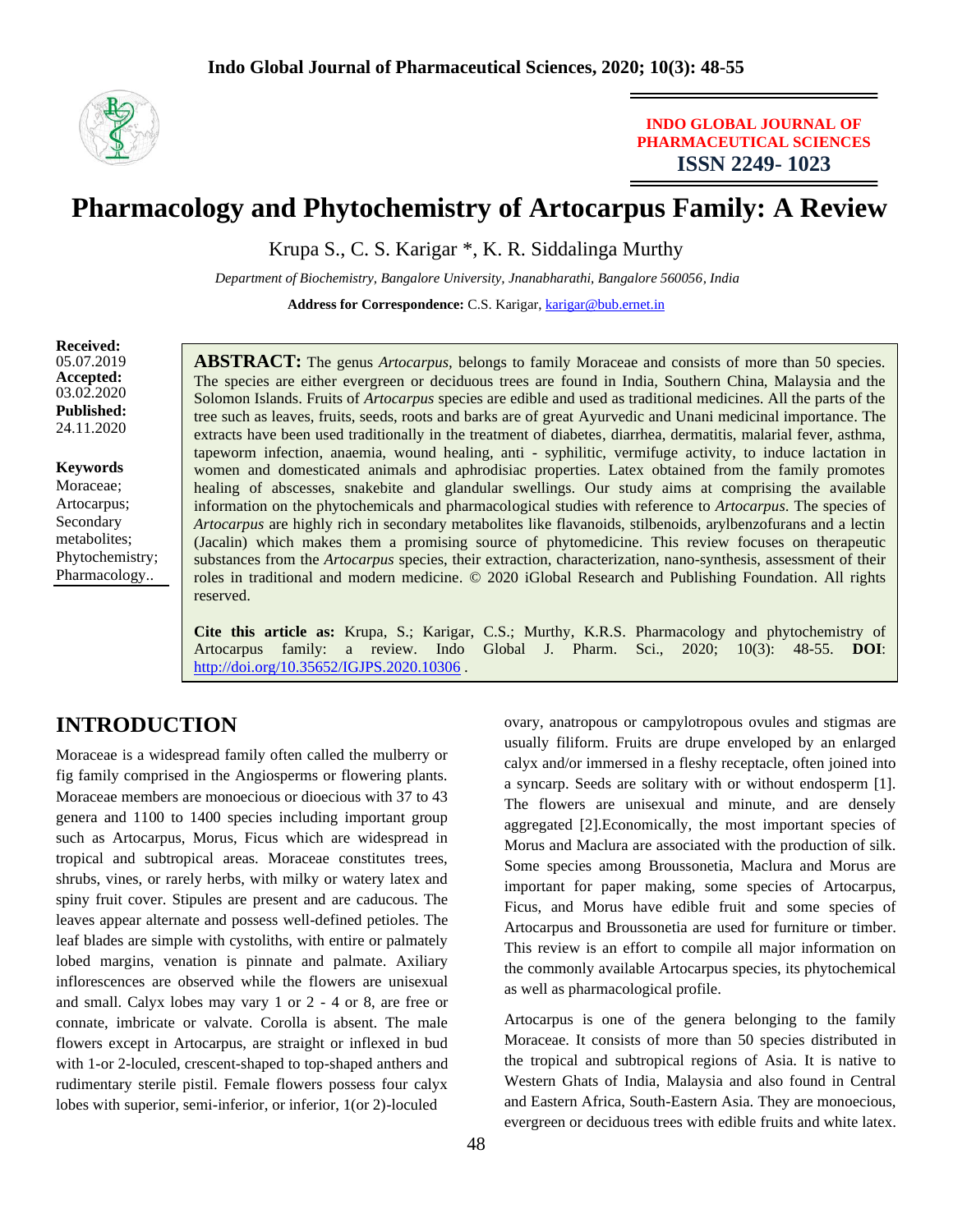Leaves of this genus are spirally arranged or distichous and are simple, pinnatified or pinnate, coracious, glaborous to pubescent, leathery and margin entire. Inflorescences are seen on the main branches which are unisexual, capitates and many flowered. Male flowers are surrounded by peltate to calvate interfloral bracts with globose to oblong biloculed anthers. Female flowers are with tubular perianth, basally thin walled enclosing ovary which is unilocular and apically thick walled and the perianths are partially or completely fixed one to another to form syncarp. Flowers and bracts fuse at the tip to form syncarp which gives an aggregate fruit which is fleshy throughout. Seeds are with fleshy cotyledons. It grows in a soil which is well drained but moist, with a pH of 4.3 to 8.0 and with medium soil fertility. The optimum temperature is  $19^{\circ}$ C to 29 $^{\circ}$ C, altitude at approximately 1600 meters above sea level and the annual rain fall between 1000 and 2400 mm [3]. Some of the important species belonging to this genus are *A. communis, A. altilis, A. heterophyllus, A. hirsutus* and *A. lakoocha.*

# **PHYTOCHEMISTRY AND PHARMACOLOGICAL PROPERTIES**

#### *Artocarpus heterophyllus* **Lam**

*Artocarpus heterophyllus* Lam, also called as Jackfruit or Ceylon Jack tree is an integral part of Indian diet. It is very popular in Bangladesh and considered as their national fruit. The term jackfruit is derived from the Portughese term Jaca and Malayalam an Indian regional language chakka [4]. This fruit is considered as "poor man's food" as it is inexpensive and easily available in large quantity during summer when food is scarce. The presence of flavonoids, alkaloids, saponins, tannins, terpenoids, glycosides, xanthoproteins and phenols contribute to its medicinal properties. They possess antibacterial, antioxidant, anti-diabetic, anti-inflammatory, anti-diuretic, immunomodulatory properties useful in the treatment of fever, skin diseases, convulsions, constipation, ophthalmic disorders, and snake bite. The leaves and stem barks are used to treat anemia, asthma, dermatitis, diarrhea, and cough. Leaves are used to increase lactation in women and animals. Many value added products like; instant soups, bakery products, baby foods, candy and ice cream are manufactured using wheat flour added with jackfruit seed powder [5]. Fruit contains sugars like glucose, fructose, sucrose contributing for total carbohydrate of 18.9g protein (1.9g), fat (0.1g), moisture (77%) and fiber (1.1g), minerals of (0.8g), where calcium (20mg), phosphorous (30 mg), iron (500mg), vitamin A (540IU), thiamin (30mg) and calorific value of 84 are available [6].



**Figure 1. Fruit of** *A. heterophyllus (***https://www.newsoftown.com/)**

| <b>Indices</b>                | <b>Values</b>    |
|-------------------------------|------------------|
| Water Absorption Capacity (%) | $25.00 \pm 1.67$ |
| Fat Absorption Capacity (%)   | $17.00 \pm 1.37$ |
| Bulk density (%)              | $0.80 \pm 0.02$  |
| Foaming Capacity (%)          | $25.34 \pm 0.02$ |
| Foam stability (%)            | $33.00 \pm 0.01$ |
| Swelling Power $(g/g)$        | $4.77 \pm 0.01$  |

#### **Table 1. Physio chemical properties of** *A. heterophyllus* **seed [Ocloo** *et.al***., 2010].**

The total fruit weight comprises of seeds (8- 15 %) which are the storage source of polysaccharides like guar galactomannans, glucomannans, xyloglucans and galactomannans, phenols, proteins, carbohydrates. The oil content of this plant is 11.39% [7].The brown spermoderm around the endosperm is a rich source of starch and proteins [8, 9].The qualitative analysis of phytochemicals in the seeds of *A. heterophyllus* showed the presence of phenolics. Quantitative analysis of total phenols and total flavonoids of *A. heterophyllus* seed extracts was conducted using Gallic Acid Equivalents (GAE) and Quercetin Equivalents (QE). *A.heterophyllus* seeds and the seed oils are good antibacterial agents towards *Staphylococcus aureus, Escherichia coli, Klebsiella pneumoniae, Pseudomonas aeruginosa*. The parts of jackfruit have shown the antioxidant activity and phenolic content. The seed extract showed higher antioxidant (DPPH scavenging) activity with an IC50 of 410µg/ml. Scavenging of H2O2 and its percentage inhibition by methanolic extracts of seeds of *A. heterophyllus* were studied. The extracts exhibited an IC50 value of 32.51 µg/ml [10]. The seed oils of jackfruit show remarkable antioxidant activity. Such properties can be explored for the economic, nutritional and health applications. Gas chromatographic analysis of the seed oils revealed high amount of unsaturated fatty acids like methyl dodecanoate, methyl decanoate and tetradecane. Green synthesis of nanoparticles from aqueous solution of silver nitrate using A. heterophyllus seed powder as a reducing agent explored good antimicrobial activity against Gram positive and Gram negative bacteria. Jacalin present in the seeds of jackfruit is of potential use in nano-medicine. Jackfruit seeds are a very good source of lectins called Jacalin [11]. Jacalin is a tetrameric two chain lectin with a molecular mass of 65kD comprising a heavy α-chain of 133 amino acid residues and a light β-chain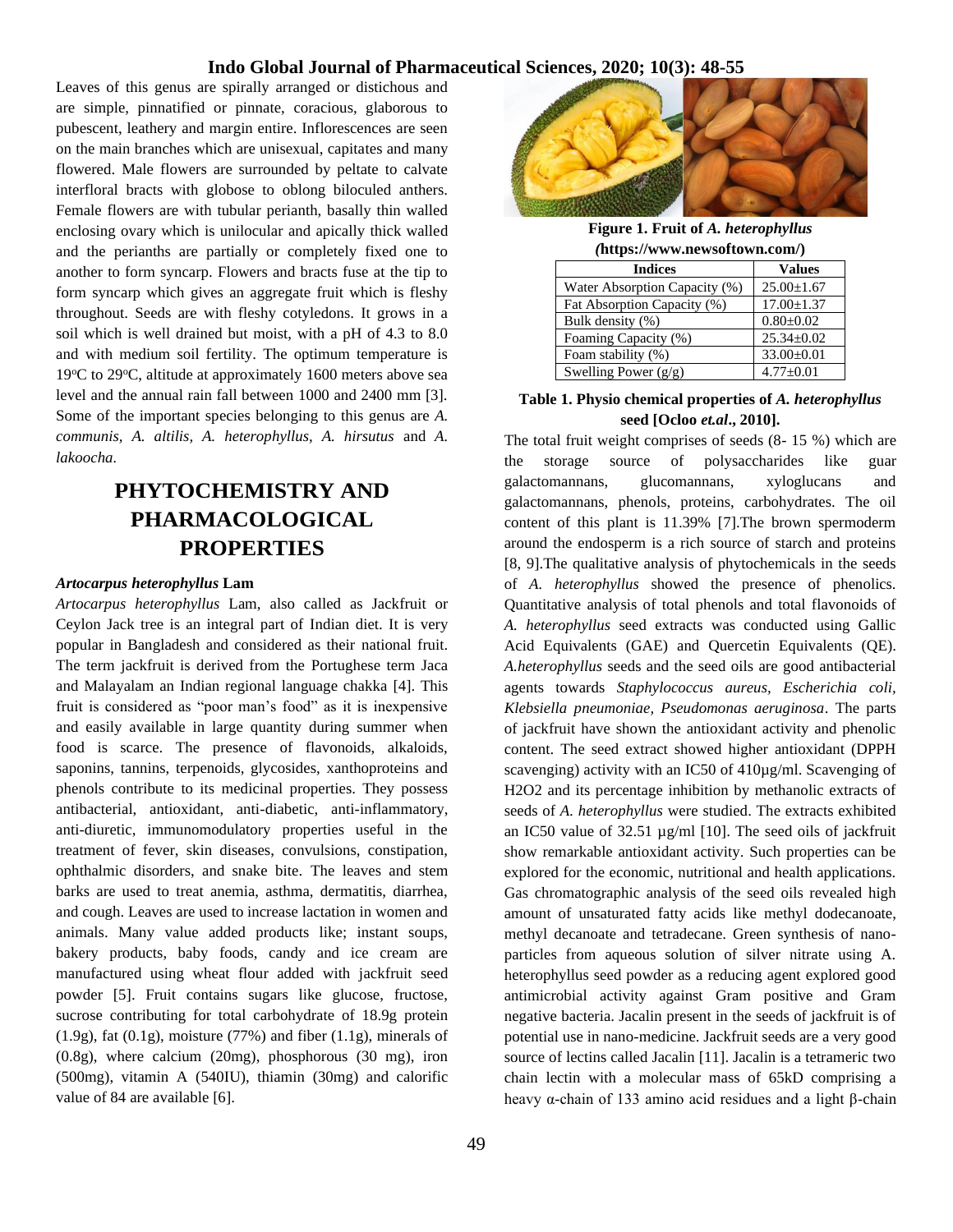of 20-21 aminoacid residues. Jacalin contributes to more than 50% of the total protein present in the seed.

|                                                           | Plant  |
|-----------------------------------------------------------|--------|
| <b>Phytoconstituents</b>                                  | part   |
|                                                           | Fruit, |
| Carbohydrates-starch, sugar, dietary fiber                | Seed   |
|                                                           | Fruit, |
| Minerals- Calcium, Magnesium, Phosphorous, Sodium, Iron   | Seed   |
| Fatty Acids- Capric, Myristic, Lauric, Palmitic, Oleic,   |        |
| Stearic                                                   | Fruit  |
| Organic acids Malic acid, citric acid                     | Fruit  |
| Carotenoids- 2- carotene, 1- carotene, 1- zeacarotene, 2- | Fruit. |
| zeacarotene, diacrboxylic carotenoids                     | Seed   |
| Flavonoids-Artocarpine, Artocarpetin, Artonins A, Morin,  |        |
| Dihydromorin, Artocarpanone, Artocarpesin                 | Fruit  |
| Lectin- Jacalin                                           | Seed   |
| Volatiles- Isopentylisovalerate, Butyl isovalerate, Butyl | Seed   |
| acetate                                                   | Fruit. |
|                                                           | Stem,  |
| Tannins                                                   | Leaf   |
| Vitamins- Vitamin A, Thiamine, Riboflavin, Vitamin E      | Fruit  |

**Table 2. Phytoconstituents of** *A. heterophyllus* **[Tejpal et.al., 2016]**

The anti-inflammatory activity stabilizes lysosomal membrane and inhibits the inflammatory process by restricting the release of lysosomal enzymes preventing the damage to surrounding tissues. The red cell membrane stabilizing activity on seeds and the highest inhibition of heat induced hemolysis in the methanolic extracts were studied.

| Pharmacologi<br>cal activities   | <b>Plant Parts</b>                                  | <b>Extracts</b>             | <b>Phytocons</b><br>tituent |
|----------------------------------|-----------------------------------------------------|-----------------------------|-----------------------------|
| Anti<br>infective                |                                                     |                             |                             |
| Anti - fungal                    | Leaf, Seed                                          | Alcoholic<br>extract        | Chalcone                    |
| Anti - viral                     | Seed                                                | Alcoholic<br>extract        | Oxyresver<br>atrol          |
| Anti - fungal                    | Bark of stem and<br>leaves<br>root.<br>and<br>fruit | Alcoholic<br>extract        | Isoprenyl<br>flavones       |
| Anti - cancer                    | Wood                                                | Alcoholic<br>extract        | Isoprenoid<br>flavonoids    |
| Anti<br>inflammatory<br>diseases |                                                     |                             |                             |
| Anti-<br>inflammatory            | Fruit                                               | Ethyl<br>acetate<br>extract | Flavonoids                  |
| Wound<br>healing                 | Leaf                                                | Alcoholic<br>extract        | Lectin                      |
| Anti - diabetic                  | Leaf                                                | Aqueous<br>extract          | Prenyl<br>Flavonoids        |

Miscellaneous

| Antioxidant                          | Fruit and seed              | Alcoholic<br>and<br>extract<br>aqeous | Prenyl<br>Flavonoids   |
|--------------------------------------|-----------------------------|---------------------------------------|------------------------|
| Anti - malarial                      | Bark if root<br>and<br>stem | Aerial<br>part<br>extract             | Prenylated<br>Flavones |
| Anti<br>$\overline{a}$<br>diarrhoeal | Bark if root and<br>stem    | A. integrifolia<br>extract            | Prenylated<br>Flavones |
| Anti-<br>carcinogenic                | Leaf                        | Alcoholic<br>extract                  | Flavonoids             |
| Anti-platelets                       | Root, Seed                  | Alcoholic<br>extract                  | Flavonoids             |
| Anti-<br>tubercular                  | Root, Stem                  | Dichlorometh<br>ane extract           | Prenylated<br>Flavones |
| Anti-<br>atherosclerosis             | Fruit, root                 | Ethyl<br>acetate<br>extract           | Flavonoids             |
| Anti - arthritic                     | Leaf, fruit                 | Ethyl<br>acetate<br>extract           | Flavonoids             |

### **Table 3. Pharmacological activities of A. heterophyllus [Tejpal et.al., 2016]**

The jackfruit seed flour starch is high in amylose, and hence can be used as thickening and binding agent in food industry. Galactomannan is one of the important polysaccharide found in seeds is extracted with greater efficiency using 50% ethanol [12]. The seeds are known to function as good diuretics and extensively used in the ayurvedic medicine. They help in controlling hypertension by increasing the excretion of sodium along with water and decreasing the reabsorption of anions usually chloride. The seed extract shows remarkable antiinflammatory activity against carageenan induced inflammation.

*A. heterophyllus* latex has high content of phenols and tannins in methanolic, ethanolic and chloroform extract [11]. Latex finds application in clotting, wound healing and possess antimicrobial activity [13]. Latex is a good source of glycosides, tannins and proteins [14]. The leaf ethanolic extract is a good source of antimicrobial agents [15].

#### *Artocarpus hirsutus*

*Artocarpus hirsutus* commonly known as Wild jack. It is a folk medicinal plant used for treating ulcers, wounds, joint pains, etc. It is a large evergreen tree, growing up to 70m height, grey coloured bark, branches are strigose with tawny hairs, leaves are upto 25x14cm broadly ovate, obovate or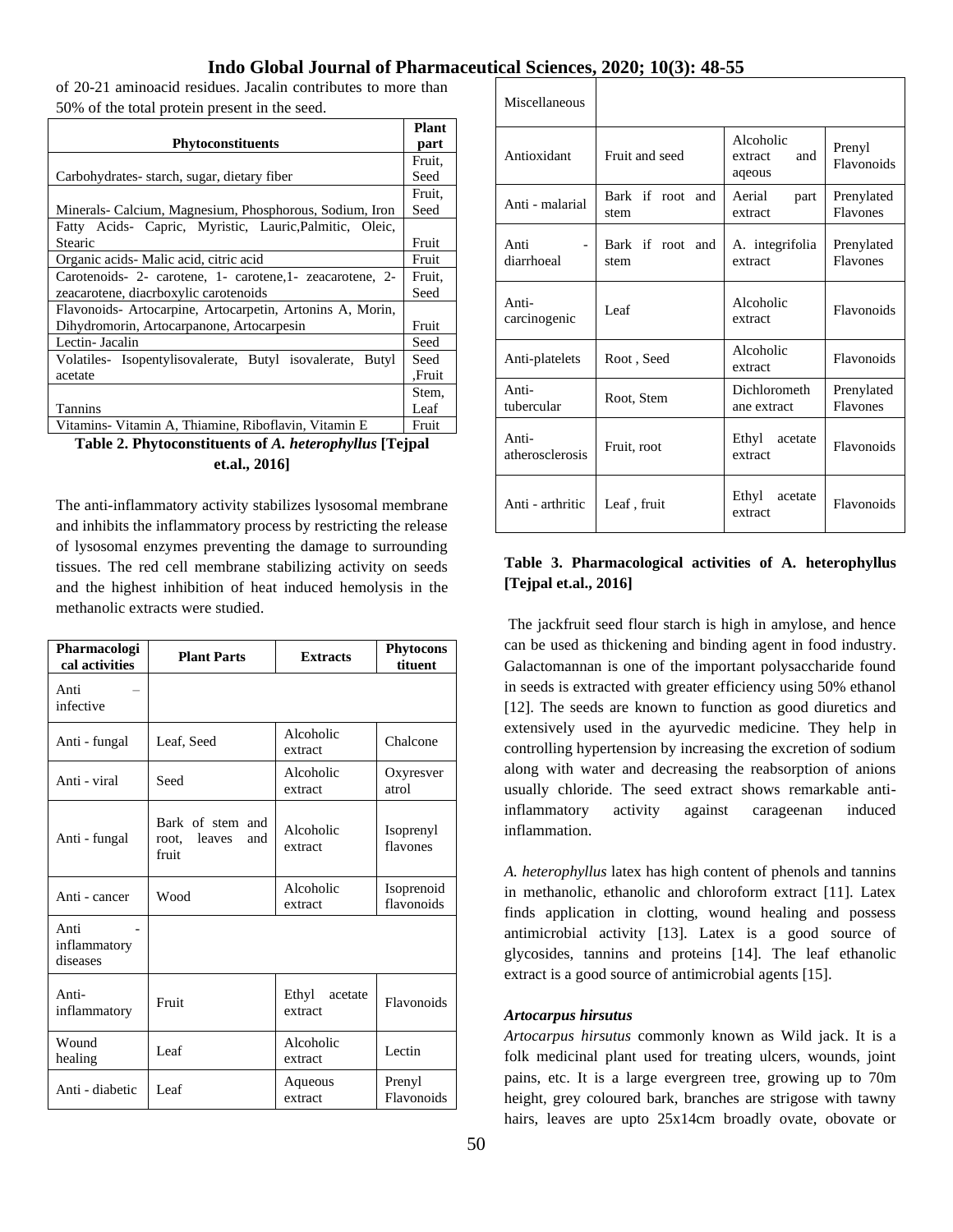elliptic. *A. hirsutus* fruits are used in traditional medicine for curing skin diseases like abscesses, hydrocele, pimples, heal sores and skin cracks [16]. The decoction of *A. hirsutus* bark and roots is known to cure diarrhea and powdered bark heals sores. Leaves are used in treating buboes and hydrocele [17].



**Figure 2. Fruit of** *A. hirsutus* **(commons wikimedia.org)** The seed kernel of *A. hirsutus* appears as dark brown to sandy color in seed powder and the seed oil is dark yellow with characteristic sweet in odor while seed kernel and powder is bitter in taste. *A. hirsutus* seed oil contains a specific activity of 0.9471, an acid value of 1.09, saponification value 171.1 iodine value 103.26, peroxide value of 6.76 and an unsaponifiable matter of 5.83%.

The oil extracted from wild jack seeds heals wound in humans and animals. The seeds are roasted and consumed as snacks by tribal people. Diverse endophytes were isolated from the barks releasing bioactive molecules which are potent antioxidant, anticancer, antimicrobial agents [18]. The silver nano-particles synthesized with leaf extract of wild jack showed good antimicrobial activity [19]. The protein content in the different *Artocarpus sp* was studied. A higher level of protein was noted in *A. hirsutus*, followed by *A. heterophyllus*, *A. integer* and *A. incises* [20]. The protein profiling by SDS-PAGE revealed 12 similar protein bands in seeds of these species with a molecular weight ranging from 61kD to 11kD. These proteins were attributed with functions in storage, structure, cell recognition, enzyme inhibition and biological activity [21].The roots of *A. hirsutus* contains secondary metabolites like stigmasterol, lupeol, cyclomorusin, cycloartomunin and betulic acid [22]. The root extract showed potent anti-bacterial and anti-fungal activity [23]. Unripe fruit acts as astringent and ripe fruit functions as appetizer, coolant, aphrodisiac, and in ayurvedic treatment.

#### *Artocarpus lakoocha*

*Artocarpus lakoocha* is commonly called as Monkey jackfruit in some of the Asian countries such as Bangladesh, Bhutan, Nepal, Myanmar, Malaysia and Singapore [24]. They are rich sources of strong antioxidants like phenolics and flavonoids. The leaves of the plant constitute 16% of crude protein, used

as food and timber [25]. Leaves are used as neonatal animal feed. The Monkey jackfruit is known to function as a liver refresher and possess various pharmacological activities like anti- inflammatory, anti-viral, anti-cancer and anti-HIV properties. The bark is used in wound healing and to cure abscess. Different metabolites from fruit such as cycloartenone, cycloartenol α-amyrin and leupeol acetate were isolated [26]. Agglutinin lectin has been isolated from the seeds of lakoocha and function as a purgative and heamagglutinating agent. The heartwood contains phytochemical constituents such as cartocarpin, norartocarpin, norcycloartocarpin, cycloartocarpin, resorcinol, oxyresveratrol and β- sitosterol [27]. Oxyresveratrol is a neuroprotective compound found in the plant also has antioxidant and antiinflammatory, anti-helminthic, anti-herpetic properties anti-HIV and HSV and anti-glycation activity [28]. The preliminary phytochemical analysis of methanol extract of *A. lakoocha* fruit pericarp revealed the presence of tannins [29, 30] and alkaloids responsible for the anti-helmintic effect. Tannins are found to be useful in treating skin lesions. Tannins bind to free proteins in the gastrointestinal tract of host animal or glycoprotein on the cuticle of the parasite and may cause death thus showing anti-helmintic activity [31]. Monkey jackfruit extracts are used in cosmetics for skin whitening [32].In addition to oxyresveratrol, resveratrol and traces of some flavonoids were reported in the heartwood of this plant [33]. *A. lakoocha* fresh young leaf and fruit pulp extract is used to synthesize gold nanoparticles[34].



**Figure 3. Fruit of** *A. lakoocha* **(projectnoah.com)**

#### *Artocarpus camansi*

*Artocarpus camansi* is commonly known as breadnut and is considered to be a form of seeded breadfruit that is *A. altilis* (bread fruit). *A. camansi* is found in Indonesia, New Guinea and Philippines. The mature trees yield 600 to 800 fruits. The seeds are high in protein with low fat content. The seeds are good source of vitamins, minerals, unsaturated fatty acids like oleic acid, linoleic acid and arachidonic acid. Some of the minerals found in the seeds are sodium, potassium, calcium, magnesium, manganese and copper. They are also rich in amino acids leucine and phenylalanine [35, 36]. *A. camansi* seeds contain fatty acid composition of oleic acid 12.4%, stearic acid 2%, lauric acid 1.7%, palmitic acid 21.4%,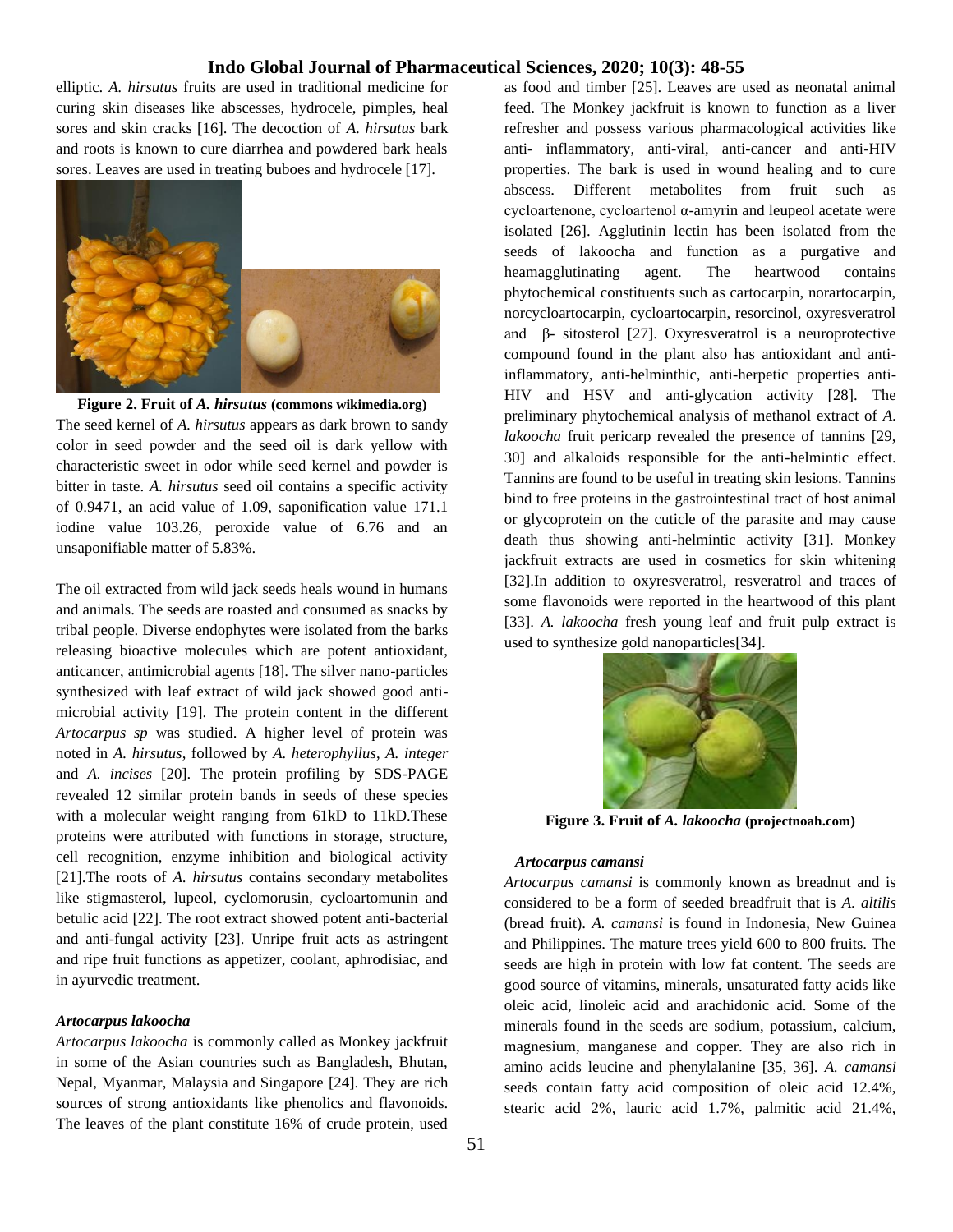linolenic acid 14.8% and 1.9 % arachidonic acid [36]. Organic acid such as butyric acid (0.012±0.12), citric acid (0.185±0.32), acetic acid (0.050±0.48), malic acid (0.012 $\pm$ 0.17), lactic acid (0.317 $\pm$ 0.51) (in mg/kg) are found in the seeds [36].



**Figure 4.** *A. camansi* **(toptropicals.com)**

| Amino acid composition<br>(mg/g N) | <b>Breadnut</b> seeds |
|------------------------------------|-----------------------|
| Arginine                           | 293                   |
| Histidine                          | 167                   |
| Isoleucine                         | 245                   |
| Leucine                            | 392                   |
| Lysine                             | 275                   |
| Phenylalanine                      | 312                   |
| Tyrosine                           | 185                   |
| Cystine                            | 112                   |
| Tryptophan                         | 24                    |
| Methionine                         | 95                    |
|                                    |                       |

**Table 4. Amino acid composition of** *A. camansi* **seeds [Adeleke et. al., 2010]**

#### *Artocarpus altilis*

*Artocarpus altilisis* also known as *A. communis*, *A. incises* and commonly called as bread fruit. It is native to Indonesia, Guinea and Philippines. The fruit is a rich source of carbohydrate with low fat and it is considered as starch rich crop. Fruits can be with seeds and without seeds. Leaves are found to be a rich source of steroids, phytosterols, gums and resins. Secondary metabolites such as arylbenzofurons, flavonoids and stilbenoids do occur. Fruits are a good source of many chemical constituents such as morin, moracin, dihydromorin, cynomacurin, oxydihydroartocarpesin, articarpetin, norartocarpetin, cycloartinone, cyclogeracommunin, cyclocommunol, cycloartenyl acetate, β sitosterol, ursolic acid, betullic acid acetate, artoflavon, cudraflavone, artocarpanone, oxyresveratrol and orartocarpanone [37].

The plant has many pharmacological uses, such as antiinflammatory, anti-fungal, anti-diabetic, anti-bacterial, anticholinergic and antioxidant activity. The leaf extracts show toxicity towards cancer cells, and anti-helminthic activity. The extracts also act as cosmetic whitening agents. Root extract possess anti-coagulant activity. The latex of the plant is used in treating diarrhea [38], dysentery, indigestions [39] and menorrhagia [40]. The leaves are crushed and used for treating skin ailments, ear infections[39], to treat fever, hypertension [41], liver disease [39], oral inflammation and pain [42],fresh leaf buds [40] and leaf buds along with coconut oil are used in ciguatera poisoning [43].The male inflorescence is used as a mosquito repellant [38]. The plant contains phytochemicals such as 2-geranyl-2'-3,4,4 hydroxy dihydro chalcone which inhibits 5-α reductase [44], Artochamins-B, Artochamins-D, dihydroartomunaxanthone [45], Artonon-E and KB-2 [46]. Frutackin is a compound extracted from seeds of breadfruit is known to possess anti-fungal property [47]. Morusin possess anti-tumor property and they are found in the stem bark. Moracin M from fruit is antioxidant, anti-fungal, cytotoxic and phytotoxic. Oxyresveratrol from fruit extract is an antioxidant and anti-fungal agent [48]. *A. altilis* leaf extracts are used to synthesize anti-bacterial and antioxidant silver nano-particles [49].



**Figure 5.** *A. altilis* **(en.wikipedia.org)**

|                            | A.<br>heterophyll<br><b>US</b> | A.<br>camansi      | A. altilis        |                       |
|----------------------------|--------------------------------|--------------------|-------------------|-----------------------|
|                            |                                |                    | Fresh<br>Fruit    | Fresh<br><b>Seeds</b> |
| Macronutrients(g)          |                                | Value per<br>100 g |                   |                       |
| Water                      | 76.2-85.2                      | 56.0-66.2          | ND                | ND.                   |
| Energy(c)                  | 95                             | <b>ND</b>          | 105-138           |                       |
| Carbohydrate               | 23.5                           | 76.2               | 21.5-33           | $26.6-$<br>44.03      |
| Dietary Fiber              | 1.5                            | ND                 | <b>ND</b>         | <b>ND</b>             |
| Fat                        | 0.64                           | $6.2 - 29.0$       | $0.1 - 2.36$      | $2.5 - 5.59$          |
| Protein                    | 1.72                           | 13.3-19.9          | $0.6 - 2.24$      | $5.25 -$<br>13.3      |
| Moisture<br>content $(\%)$ | <b>ND</b>                      | <b>ND</b>          | $62.7 -$<br>89.16 | $35.08 -$<br>61.9     |
| Starch $(\%)$              | <b>ND</b>                      | ND                 | 20.1              |                       |
| Total fiber (%)            | <b>ND</b>                      | ND                 | $0.9 - 7.37$      | $1.34-$<br>2.14       |
| Soluble fiber<br>(% )      | <b>ND</b>                      | ND                 | 2.81              |                       |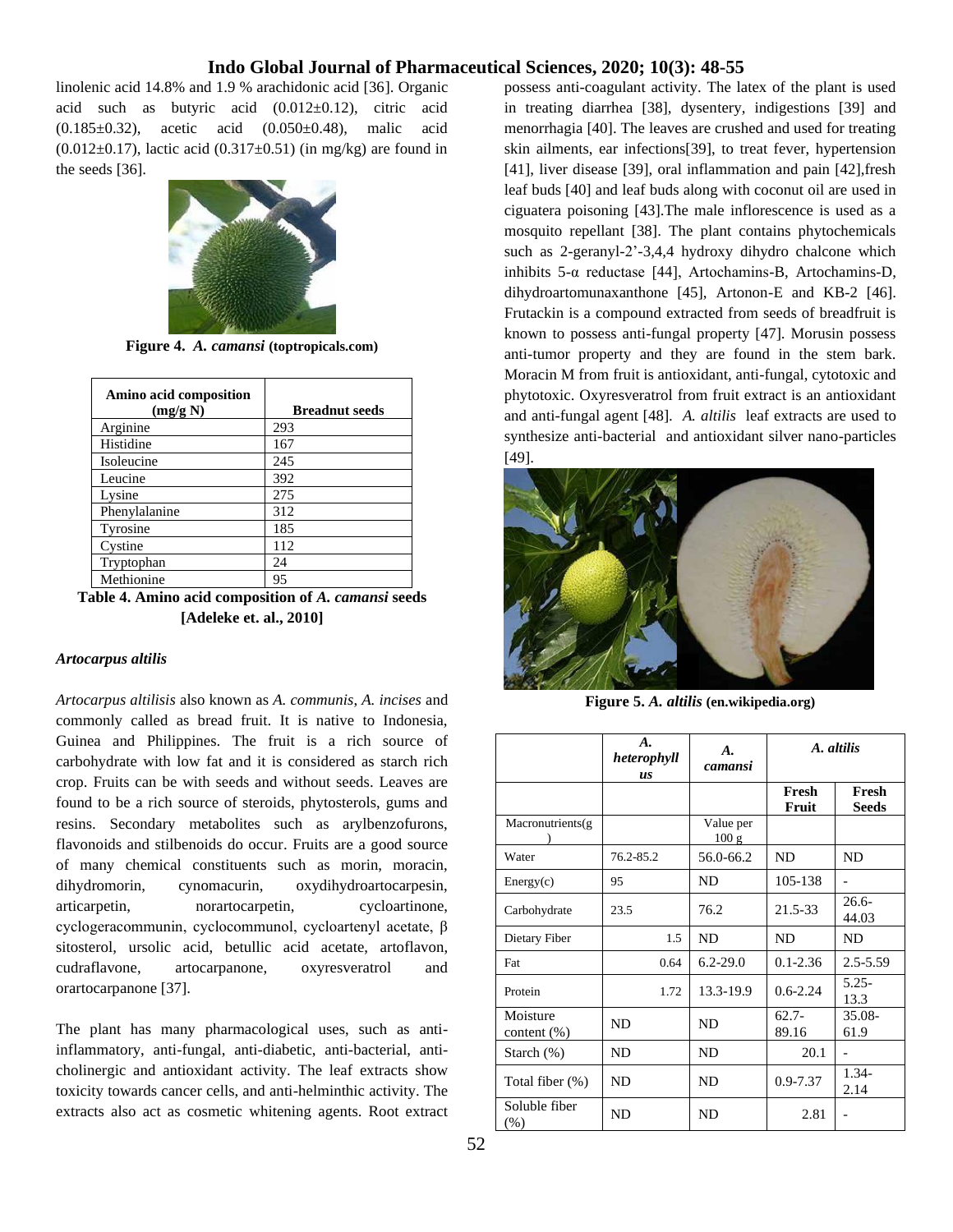| Ash (%)                  | ND    |       | <b>ND</b> | $0.56 - 1.2$      | $1.5 -$<br>5.58          |
|--------------------------|-------|-------|-----------|-------------------|--------------------------|
| Copper<br>(mg/100g)      | ND    |       | ND        | 0.08              |                          |
| Boron<br>(mg/100g)       | ND    |       | ND        | 0.52              | $\overline{\phantom{0}}$ |
| Retinol<br>equivalents   | ND    |       | ND        | 15.2              | $\overline{a}$           |
| Sugar                    |       | 19.08 | ND        | 2.9               | $\frac{1}{2}$            |
| Micronutrients(m<br>g)   | In mg |       |           |                   |                          |
| Calcium                  |       | 34    | 66-70     | $0.05 - 30$       | $0.11 -$<br>49.3         |
| Iron                     |       | 0.6   | 8.7       | $0.29 - 2.4$      | 2.3-3.87                 |
| Magnesium                |       | 37    | 10        | 20-34             | ND                       |
| Manganese                |       | 0.197 | ND        | ND                | ND                       |
| Phosphorous              |       | 36    | 320-360   | 0.04-79           | 0.35-189                 |
| Potassium                |       | 303   | 380-1620  | 283-480           |                          |
| Sodium                   |       | 3.3   | 1.6       | 1.0-70            | ND                       |
| Zinc                     |       | 0.42  | <b>ND</b> | $0.07 -$<br>0.12  |                          |
| Vitamins (mg)            |       |       | <b>ND</b> | ND                | N <sub>D</sub>           |
| Folate $(\mu g)$         |       | 24    | ND        | ND                | ND                       |
| Niacin                   |       | 0.92  | 8.3       | $0.75 - 1.4$      | $\overline{a}$           |
| Pyridoxine               |       | 0.329 | ND        | <b>ND</b>         | ND                       |
| Riboflavin               |       | 0.055 | ND        | $0.02 -$<br>0.05  |                          |
| Thiamine                 |       | 0.105 | ND        | $0.09 -$<br>0.15  | $\overline{a}$           |
| Vitamin A (IU)           |       | 110   | ND        | ND                | ND                       |
| Vitamin C                |       | 13.7  | ND        | 1.6-34.4          | 1.9-22.6                 |
| Vitamin E                |       | 0.34  | ND        | ND.               | ND                       |
| Phytonutrients $(\mu g)$ |       |       |           |                   |                          |
| Carotene- $\beta$        |       | 61    | ND        | 19.6              | $\overline{a}$           |
| $Crypto-xanthin-\beta$   |       | 5     | <b>ND</b> | <b>ND</b>         | <b>ND</b>                |
| Lutein-<br>zeaxanthin    |       | 157   | ND        | $38.6 -$<br>119.7 | $\overline{\phantom{0}}$ |

**Table 5. Phytochemistry of** *A. heterophyllus* **[Tejpal et. al., 2016],** *A. camansi* **per 100 grams. [Ragone, 2006],** *A. altilis* **[Jones et.al., 2011] [51]**

# **APPLICATIONS**

The present review discusses about the importance and significance of Artocarpus species. The seeds and fruits of Artocarpus are rich in vitamins, minerals, phenols, flavanoids and antioxidants. Various value-added products are available from the seeds of these plants, which are good source of instant energy. The extracts of these plants exhibits remarkable benefits such as anti-bacterial, anti-fungal, antidiarrhoeal, anti-tyrosinase, anti-inflammatory and anti-diabetic activities. Some species are used in the treatment of tapeworm

infection. They have wide applications in cosmetics as skin whitening agents. The flavones and flavanoids present in Artocarpus contribute for the anti- cancer activity and can be developed as good chemotherapeutic agents.

Lectin, a protein isolated from the seeds of Artocarpus is good hemagglutinating agents, and can be used as a therapeutic ailment for the treatment of HIV infection. Thus they have got a wide application in the field of biochemistry.

# **CONCLUSION**

The review presents the biological activities and the phytoconstituents in the commonly found Artocarpus members of India. They are rich resources of substances with antioxidant, anti - inflammatory, anti - helminthic, anti diabetic, anti - analgesic, anti - herpetic, anti - HSV, anti - HIV and anti - cancerous activities. In case of *A. lakoocha* agglutinin lectin functions as a purgative and heamagglutinating agent. *A. heterophyllus* lectins like Jacalin is a promising material in nanomedicine. Artocarpus species, especially altilis is potent resource of various chemotherapeutic agent involved in control of growth of cancerous cells. *A. altilis* finds cosmetic applications since they possess tyrosinase inhibitory activity. *A. communis* extracts inhibits 5- lipoxygenase activity and a compound extracted from *A. incisus* inhibits α- reductase activity. Thus, Artocarpus members will be a resource of substances with various therapeutic properties. In the future they could be contributing safe phytochemicals and enhance the quality of health in generations to come.

# **ACKNOWLEDGEMENT**

Department of Biochemistry, Bangalore University, Bangalore and INSPIRE Fellowship from DST, New Delhi, India is gratefully acknowledged.

# **SUPPLEMENTARY DATA**

Supplementary data is available at below link: [Supplementary file.](http://www.iglobaljournal.com/wp-content/uploads/2020/11/IGJPS-2019-MSA-0201-SUPPLEMENTARY-TABLES-rev.pdf)

# **DATA AVAILABILITY**

Not declared.

# **CONFLICTS OF INTEREST** Nil

# **FUNDING SOURCE**

No external funding declared. INSPIRE Fellowship from DST, New Delhi, India is gratefully acknowledged.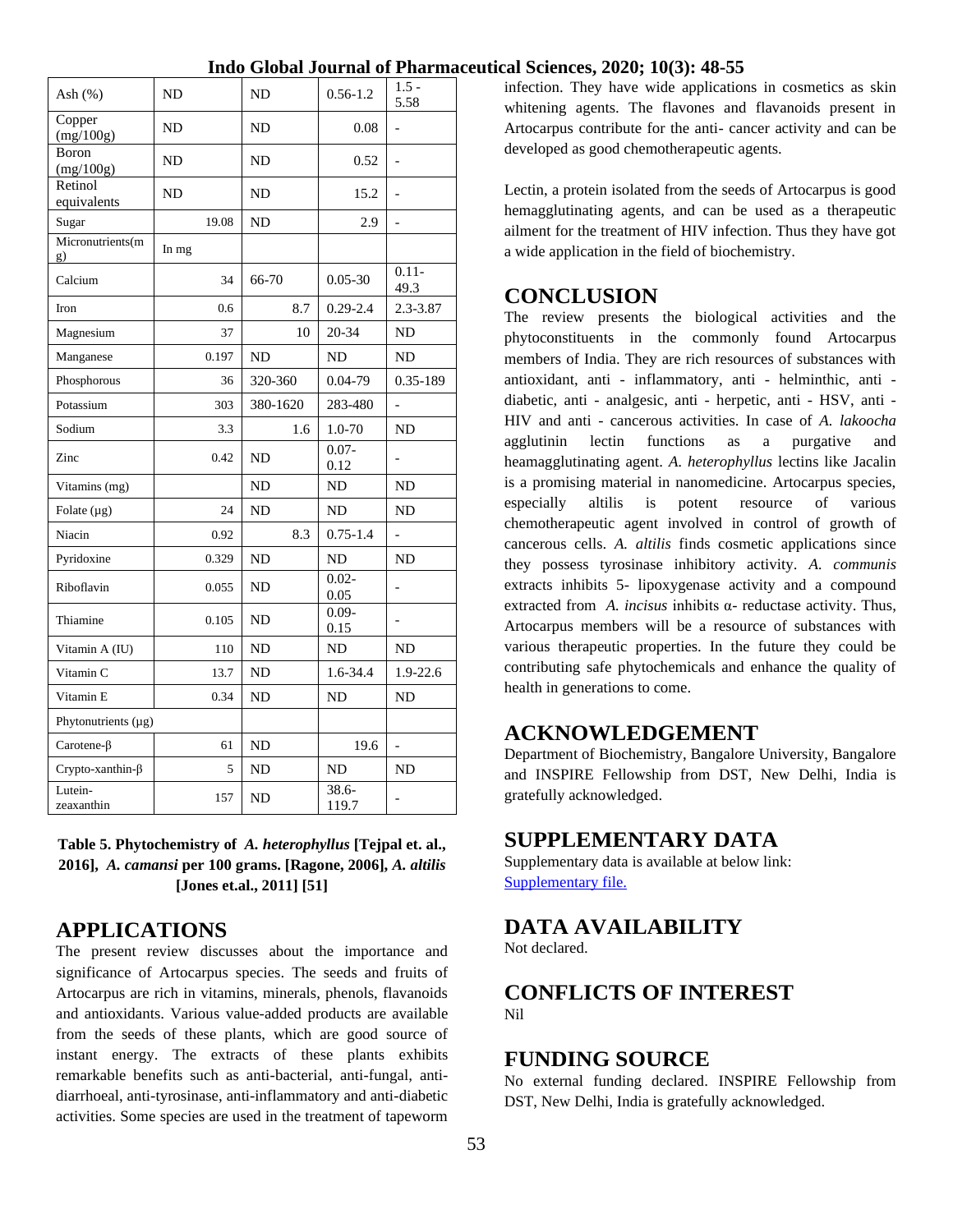## **REFERENCES**

1. Sang, K.E., Zhou, Z., Gilbert, M.G. Moraceae, Flora of China., 2003; 5: 21-73.

2. Gerald, C. Moraceae - Flowering Plant Families. University of Hawaii. Botany Department., 2006; available at http://www.botany.hawaii.edu/faculty/carr/mor.htm.

3. Roy, S.K., Royand, P.K., Brumfield, R.G. In vitro propagation and establishment of a new cultivar of jackfruit (Artocarpus heterophyllus Lam.) bearing fruits twice yearly, Acta Hortic., 1996; 429: 497-502.

4. Pradeep Kumar T and Kumar, P. Management of horticultural crops. Horticulture Science Series, New India Publishing agency: India, 2008; 81- 84

5. Jain ,A.P., Tote, M.V., Mahire, N.B., Undale, V.R., Bhosal, V.R. Evaluation of Anticonvulsant activity of methanolic extract of Artocarpus heterophyllus Lam. (Moraceae) in mice. J. Pharm Res., 2009; 2: 1004-1007.

6. Samaddar, H.M. Jackfruit. InT.K. Bose and S. K. Mishra (Eds.), Fruits of India: Tropical and subtropical. Culcutta, India, 1985; 638−649.

7. Jagtap, U.B and Bapat, V.A. Artocarpus: A review of its traditional use, phytochemistry and pharmacology, J. Ethnopharmacol., 2010; 129: 142-166.

8. Singh, A., Kumar, S., Singh, I. S. Functional Properties of jackfruit seed flour. LWT., 1991; 24: 373-374.

9. Prakash, O., Mishra, A., Gupta, R. Artocarpus heterophyllus (Jackfruit): An overview. Pharmacogn Rev., 2009; 3: 353-358.

10. Bhat, V., Mutha, A., Dsouza, MR. Pharmacognostic and Physiochemical studies of Artocarpus heterophyllus seeds. IJCRGG., 2017; 10; 525-536.

11. Nair, S.S., Nithyakala, C. M., Noronha, I. G., Sultana, N., Someshekharaiah, B.V. Isolation and determination of nutritional and anti-nutritional compounds from the seeds of selected plant species. JCPR., 2012; 4: 3529-3534.

12. Dasaesamoh, R and Seechamnanturkit, V. Extraction and enzymatic depolymerization of gum from Artocarpus heterophyllus Lam. seeds. IFRJ., 2014; 21: 2245-2251.

13. Madhavi, Y., Rao, R.K.V., Kiran, R.C.H., Rao, R.T., Studies on phytochemical analysis and antimicrobial activity of Artocarpus heterophyllus fruit latex against selected pathogenic microorganisms. IJSER., 2013; 4: 1458-1468.

14. Tejpal, A and Amrita, P. Jackfruit: A health Boon. Review article. IJRAP., 2016; 7: 59-64.

15. Sivagnanasundaram, P and Karunanayake, K.O.L.C. Phytochemical Screening and Antimicrobial activity of Artocarpus heterophyllus and A. altilis Leaf and Stem Bark extracts. OUSL., 2015; 9:1-17.

16. Hebbar, A.S., Chaithra, S., Ravikrishna., Suchitra, P.N. Pharmacognostical and analytical analysis of Artocarpus hirsutus Lam. - A folk plant. IAMJ., 2017; 5: 411-417.

17. Nayak, M., Nagarajan, A., Majeed, M. Pharmacognostic evauation of leaf and stem wood extracts of Artocarpus hirsutus Lam. J. Pharmacogn., 2017; 9: 887-894.

18. Ruma , K., Shailasree, S., Sampath, K.K.K. Diversity of Fungal Endophytes Tree Species Artocarpus hirsutus Lam. And Vateriaindica Linn. Of Western Ghats, India. IDOSI Publications. WJAS., 2011; 7: 577-582.

19. Anu, V., Methi, R.S., Mujeeb, C.A., Vinod, M.K. Biosynthesis of silver nanoparticles from Artocarpus hirsutus leaf extracts its anti-microbial activity and phytochemical analysis. IJRPNS., 2015; 4: 28-39.

20. Sirisha, N.K., Rao, R.V., Rao, B., Rao, R.T. Evaluation of antioxidant activities, phytochemical constituents and protein

profiling of five varieties of Jackfruit (Artocarpus species) seeds. IJPSR., 2014; 4: 626-631.

21. Fukusima, D. Recent progress of soybean protein foods: Chemistry, technology and nutrition. Food Rev Int., 1991; 7: 323- 351.

22. Pethakamsetty, L., Ganapathy, S., Bharathi, M.K. Phytochemical and Biological Examination of the root extract of Artocarpus hirsute Lam. IJOBIO., 2013; 2: 735-738.

23. Suvarna, V.M.N., Ramesh, B.S., Venkatachalapathy, R., Makari Hanumanthappa, K, Ramaganesh, C.K., Karunakar, B.S.. Evaluation of antioxidant activity of Artocarpus hirsutus methanolic fruit extract: An invitro study. IJSR., 2013; 2: 12.

24. Hossain, M.F., Isla, M.A., Akhtar ,S. , Numan, S.M.. Nutritional value and medicinal uses of Monkey Jackfruit (Artocarpus lakoocha). IJRBS., 2016; 5: 60-63.

25. Dorthe Joker. Artocarpus lakoocha Roxb. Seed Leaflet. DFSC and Bharat Adhikari TISC., 2003; 73.

26. Pandey, A. and Bhatnagar, SP. Antioxidant and Phenolic content of the bark of Artocarpus lakoocha. The Pharma Rev. KongPosh publications., 2009; 1: 23-28.

27. Gautam, P and Patel, A. Artocarpus Lakoocha Roxb: An Overview. EJCAM., 2014;1:10-14.

28. Maneechai ,S., Likhitwitayawuid, K., Sritularak, B., Palanuvej, C., Ruangrungsi, N., Sirisaard ,P. Quantitative analysis ofoxyresveratrol content in Artocarpus lakoocha and Puag-Haad. Med Princ. Pract., 2009; 18: 223-227.

29. Pandey, A and Bhatnagar , SP. Preliminary screening and anti microbial studies on Artocarpus lakoocha Roxb. Anc Sci Life., 2009; 28: 21- 24.

30. Kumar, S.M.B et. al. Screening of selected biological activities ofArtocarpus lakoocha Roxb (Moraceae) fruit pericarp. J Basic Clin Pharm., 2010; 1: 239-45.

31. Athnasiadou, S., Kyriazakis, F., Jackson, R.L. Direct anti helmintic effects of conden sed tannins towards different gastrointestinal nematodes of sheep: In vivo studies. Vet Para sitol., 2001; 99: 205-219.

32. Tengamnuay, P., Pengrungruangwong, K., Pheansril., Likhitwitayawuid, K. Artocarpus lakoocha heart-wood extract as a novel cosmetic ingredient:evaluation of the in vitro anti-tyrosinase and invivo skin whitening activities, Int J of Cosme Sci., 2006; 28: 233-241.<br>33.

33. Venkataraman, K. Wood phenolics in the Chemotaxonomy of the Moraceae. Phytochem., 1972; 11: 1571- 1586.<br>34.

Baruah, D., Das, R.M., Hazarika, S., Konwara, D. Biogenic synthesis of cellulose supported Pd (0) nanoparticle using hearth wood extract of Artocarpuslakoocha Roxb – A green, efficient and versatile catalyst for Suzuki and Heck coupling in water under microwave heating. Catal. Commun. 2015; 72: 73-80

35. Adeleke, R. O. and Abiodun, O.A. Nutritional composition of breadnut seeds (Artocarpus camansi). AJAR., 2010; 5: 1273-1276.

36. Ragone D. Artocarpus camansi (breadnut). Species Profiles for Pacific Island Agroforestry., 2006

37. Pradhan, C., Mohanty, M., Rouf, A. Phytochemical screening and comparative bioefficacy assessment of Artocarpus altilis leaf extracts for antimicrobial activity. Front Life Sci., 2012;67:1-76.

38. Navarro ,M., Malres, S., Labouisse, J.P., Roupsard, O. Vanuatu breadfruit project: Survey on botanical diversity and traditional usesof Artocarpus altilis:In Proceedings of the 1st International Symposium on BreadfruitResearch and Development. Acta Hortic., 2007; 757: 81-88.

39. Zerega, N.J.C., Ragone, D., Motley, T.J. Systematics and species limits of Breadfruit (Artocarpus, Moraceae). American